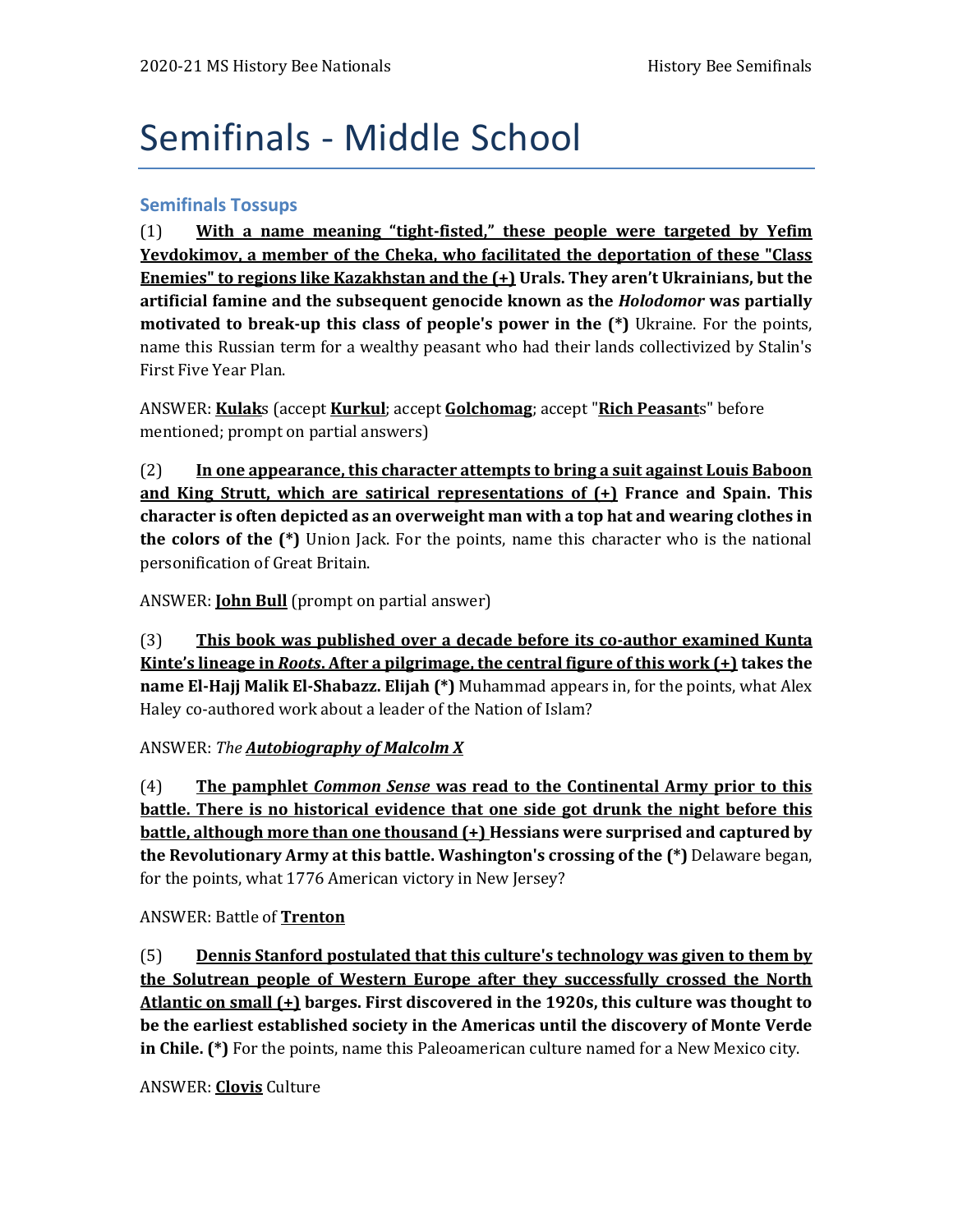(6) **This phrase may have been borrowed from the play** *Arrephoros* **by Menander. Said two years before its speaker stated "Veni, vidi, (+) vici," this phrase was considered hostile by the Optimates [[op-teh-MAH-tes]]. This phrase was said after the 13th Legion took a step beyond a shallow (\*)** river in Northern Italy. For the points, name this statement attributed to Julius Caesar as he crossed the Rubicon.

ANSWER: The **die is cast** (or The **die has been cast**; or **Let the die be cast**; accept **Alea iacta est** or **Iacta alea est** or **Alea iacta esto**)

(7) **A system of controlling the Emperor was weakened after this period's Hogen [[hoh-GEN]] and Heiji [[hay-JEE]] rebellions. The Fujiwara clan held de facto power during this period, which was ended by the Genpei [[gen-PAY]] (+) War and began when Emperor Kanmu moved the capital to Kyoto.** *The Tale of Genji* **was written (\*)**  during, for the points, what classical period of Japanese history, lasting from 794 to 1185?

ANSWER: **Heian** period (or **Heian** jidai; accept "era" in place of "period"; prompt on specific date ranges from the late 8th century to the late 12th century; prompt on "Fujiwara era" before mentioned; do not accept or prompt on "Fujiwara Shogunate")

(8) **Simon Cameron held this post at the time of a scandal in which he was accused of discriminating against the Baltimore and Ohio Railroad. Cameron was succeeded in this post by a man who led the manhunt for John Wilkes (+) Booth and whose dismissal ultimately led to Andrew Johnson's impeachment. Edwin Stanton (\*)** was a holder of, for the points, what now-defunct U.S. cabinet position in charge of military affairs?

ANSWER: **Secretary of War** (do not accept or prompt on "Secretary of Defense")

(9) **Neamathla negotiated an agreement on behalf of this people that gave them a four-million-acre reservation. A statue depicting a leader of these people stabbing a treaty with a dagger is found in (+) Silver Springs. The treaties of Moultrie Creek and Payne's Landing were signed by these people, who were led by Osceola. Andrew Jackson led a campaign (\*)** against, for the points, what primarily Muscogee Creekdescended Native American tribe from Florida?

ANSWER: **Seminole**s (accept **Yat'siminoli**; prompt on "Muscogee" or "Creek" before mentioned)

(10) **Near modern Wadi El Natrun, a subset of these people named the Desert Fathers wove baskets in exchange for bread. The death of Gerasimus [[gee-RAH-sigh-MUSS]] of Jordan prompted one of these people, Cyriacus [[see-ree-AH-cus]], to undertake a decade long vow of (+) silence. In the prelude to the First Crusade, a man with this epithet named Peter led the anti-Jewish Rhineland Massacre while en route to the Holy (\*)** Land. For the points, name these reclusive holy men of Christianity.

ANSWER: **Hermit** (accept **Eremite**, accept **Ascetic**s, accept **Anchorite**; accept **Desert Father**s before mentioned; prompt on "Christians" or "Monks")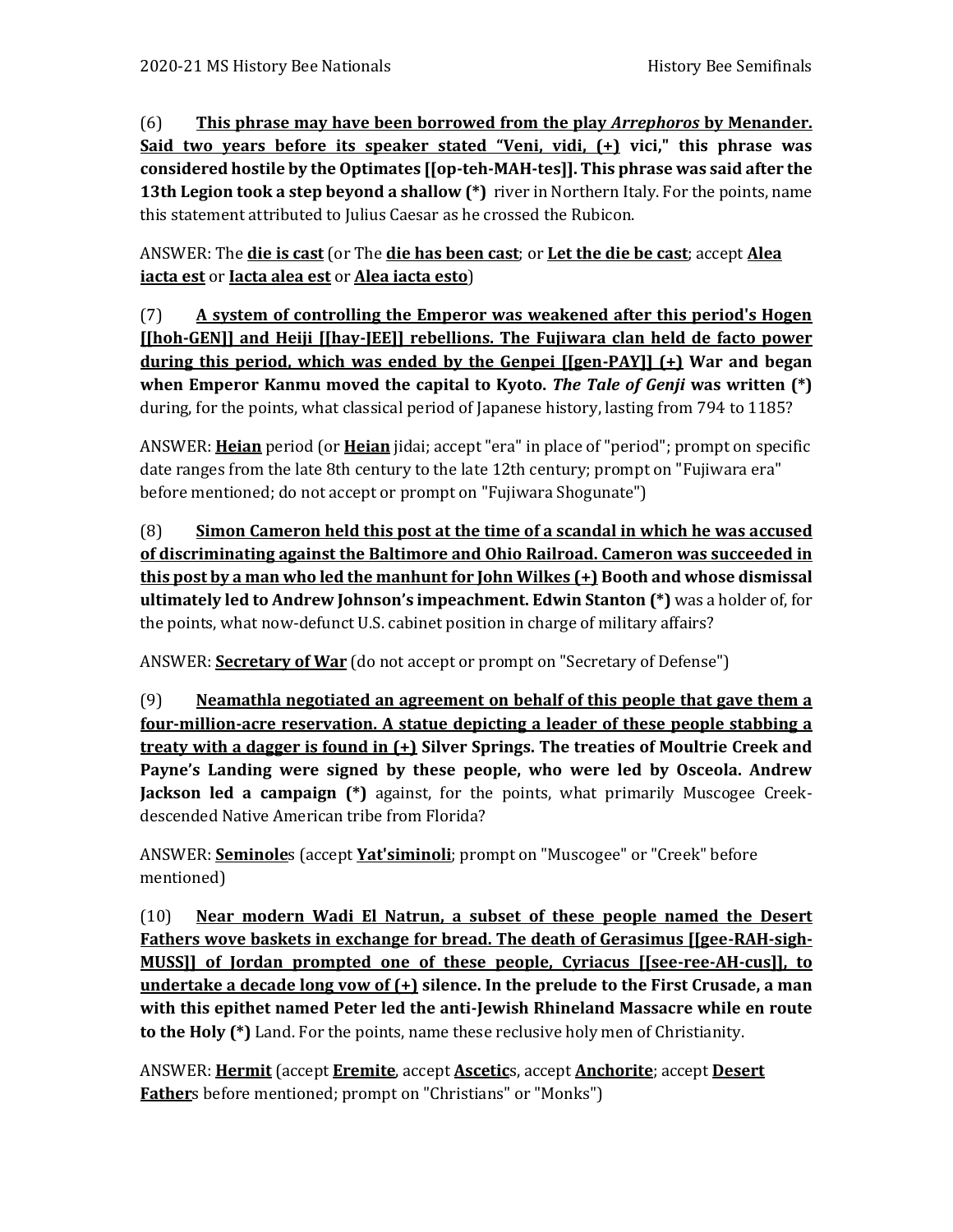(11) **Rexford Tugwell held this political office, whose holder could veto legislative acts according to the Jones-Shafroth Act. The Foraker Act outlined the duties of holders of this position. (+) One holder of this position names an airport that was closed during Hurricane Maria. Luis Muñoz Marín (\*)** currently holds, for the points, what position, based in San Juan?

# ANSWER: **Governor** of **Puerto Rico**

(12) **17th-century edicts banned the female form of this artform, known as** *onna***, in favor of the male version,** *yaro***. It's not** *Bunraku* **[[boon-RAH-koo]], but the playwright Chikamatsu [[CHEE-kuh-MAHT-soo]] wrote many plays (+) in this form during the Edo period, including the historical** *The Battle of Coxinga***. Influenced by** *Noh* **theater, (\*)** for the points, name this form of Japanese dance-drama, known for its complex *kumadori* makeup.

ANSWER: *Kabuki* (accept **Yaro** before mentioned)

(13) **The "Continuity Hypothesis" claims these people's gods evolved into figures like Tezcatlipoca [tehz-KAHT-leh-POH-cah]]. These people's name is derived from Nahuatl for "rubber people," (+) likely due to their creation of the Mesoamerican Ball Game. The San Lorenzo and La Venta site (\*)** were inhabited by, for the points, what early people of Mexico who constructed giant stone heads?

ANSWER: **Olmec**s (accept **Olmec**atl)

(14) **This politician's correspondence with the theosophist Nicholas Roerich [[ROHrik]] sank one of his presidential campaigns. In one speech, this man claimed that the coming century "must be the century of the common man." This man promoted the Good (+) Neighbor Policy after succeeding John Nance Garner, before being forced off the ticket in 1944 by conservative (\*)** Democrats. For the points, name this Secretary of Commerce and second vice president under FDR.

ANSWER: **H**enry **Wallace** (or **H**enry Agard **Wallace**; prompt on "Wallace")

(15) **The Mounties were called in to deal with an event in this city which inspired the headline "Kaiserism in Canada." Over 30,000 workers in this city engaged in a 1919 general strike. (+) Along with the Dakotas further south, this city was extensively damaged during the 1950 Red River Flood. (\*)** For the points, name this city in Manitoba which shares its name with a lake.

ANSWER: **Winnipeg**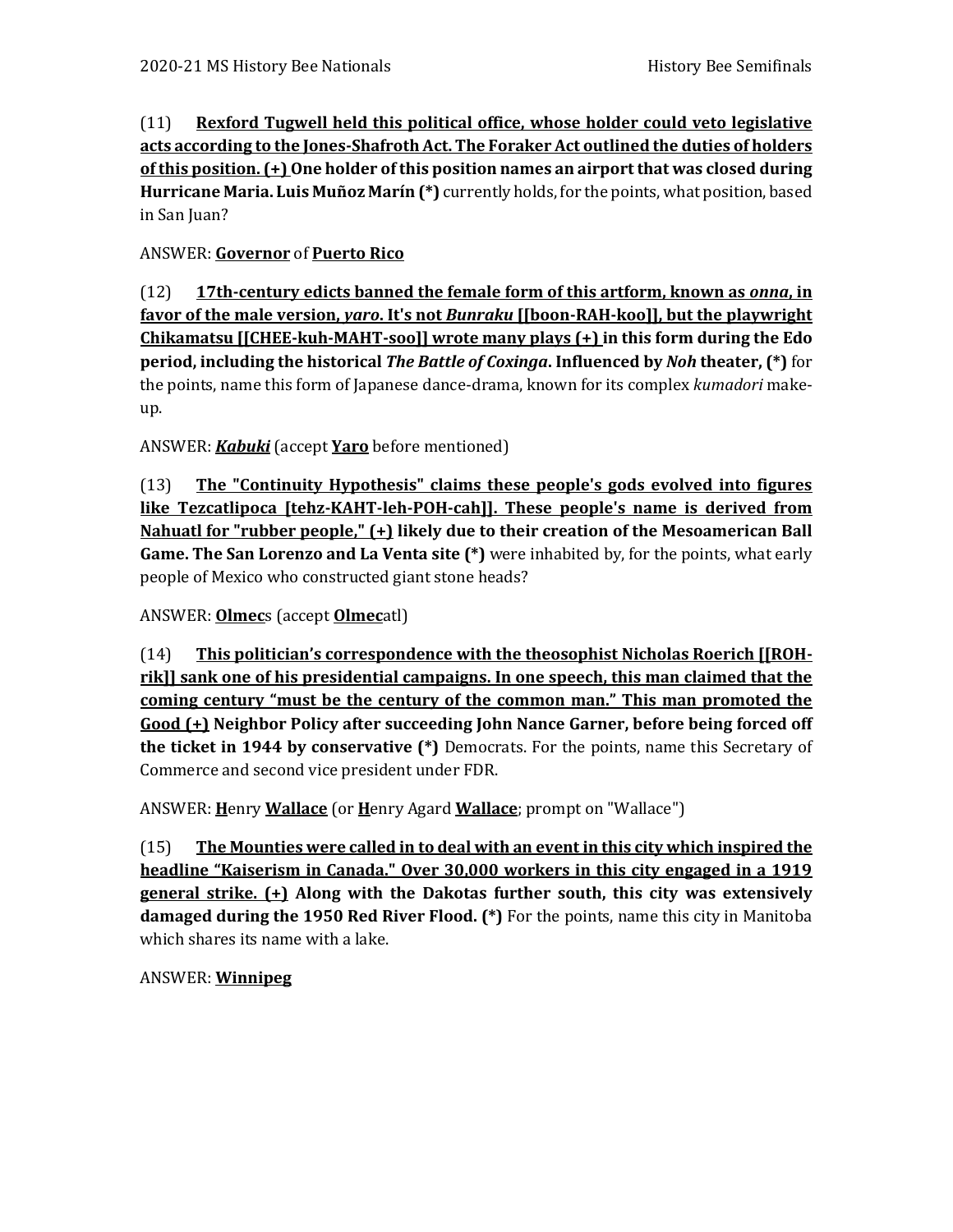(16) **Art historians have speculated that the orange haze in the artwork of** *The Scream* **was caused by the aftermath of this disaster. This 19th century eruption led to a two degree (+) drop in world temperatures, and it was heard from the continent of Australia. Occurring between Sumatra and Java, (\*)** for the points, what volcanic eruption occurred in 1883?

ANSWER: The Eruption of **Krakatoa** (or **Krakatau**; accept descriptions which include **Krakatoa** causing a disaster)

(17) **Stubbins Ffirth proved that this disease was not spread directly between people by drinking infected vomit. This disease was shown to be mosquito-borne by Walter Reed during his work on the (+) Panama Canal. Benjamin Rush led a response to an outbreak of this disease in Pennsylvania. (\*)** For the points, name this tropical disease that caused an epidemic in Philadelphia in 1793.

ANSWER: **Yellow** Fever (accept **Yellow** Plague; accept **Yellow** Jack; accept **Bronze John**)

(18) **According to one source, this city was once ruled by a queen who used an oxhide to surround a hill. The Battle of Zama helped lead to the downfall of this city which was ultimately conquered by (+) Scipio Aemilianus [[SKIH-pee-oh ay-mee-lee-AH-nooss]]. In the** *Aeneid***, this city was ruled by Dido [["DIE"-doh]]. Located in Tunisia, (\*)** for the points, what ancient city-state was defeated by Rome in the Punic Wars?

ANSWER: **Carthage** (or **Carthago**; accept **Qartaj**; accept **Qrt-hdst**)

(19) **Sixty-five mounted figures were to be included in this work, which was once managed by the Venable Brothers. Little Sorel and Traveller are among the horses in this work. Jason Kessler organized a "Unite the Right" (+) Rally to protest the removal of one component of this work, which was built in Georgia by Gutzon (\*)** Borglum. For the points, name this monument which is considered the Confederate equivalent of Mount Rushmore.

ANSWER: **Stone Mountain** (prompt on "Confederate Memorial Carving")

(20) **This man's testimony at a parliamentary commission in 1919 fueled the conspiracy theory that Germany had lost World War One due to a "stab in the back" from disloyal elements. (+) This man was reviled by Hitler, who referred to him as "that old fool" and "that old reactionary" during his time as president of the Weimar [[VYEmar]] Republic. The victor at Tannenberg, (\*)** for the points, name this German general and president.

ANSWER: Paul von **Hindenburg** (or Paul Ludwig Hans Anton von Beneckendorff und von **Hindenburg**)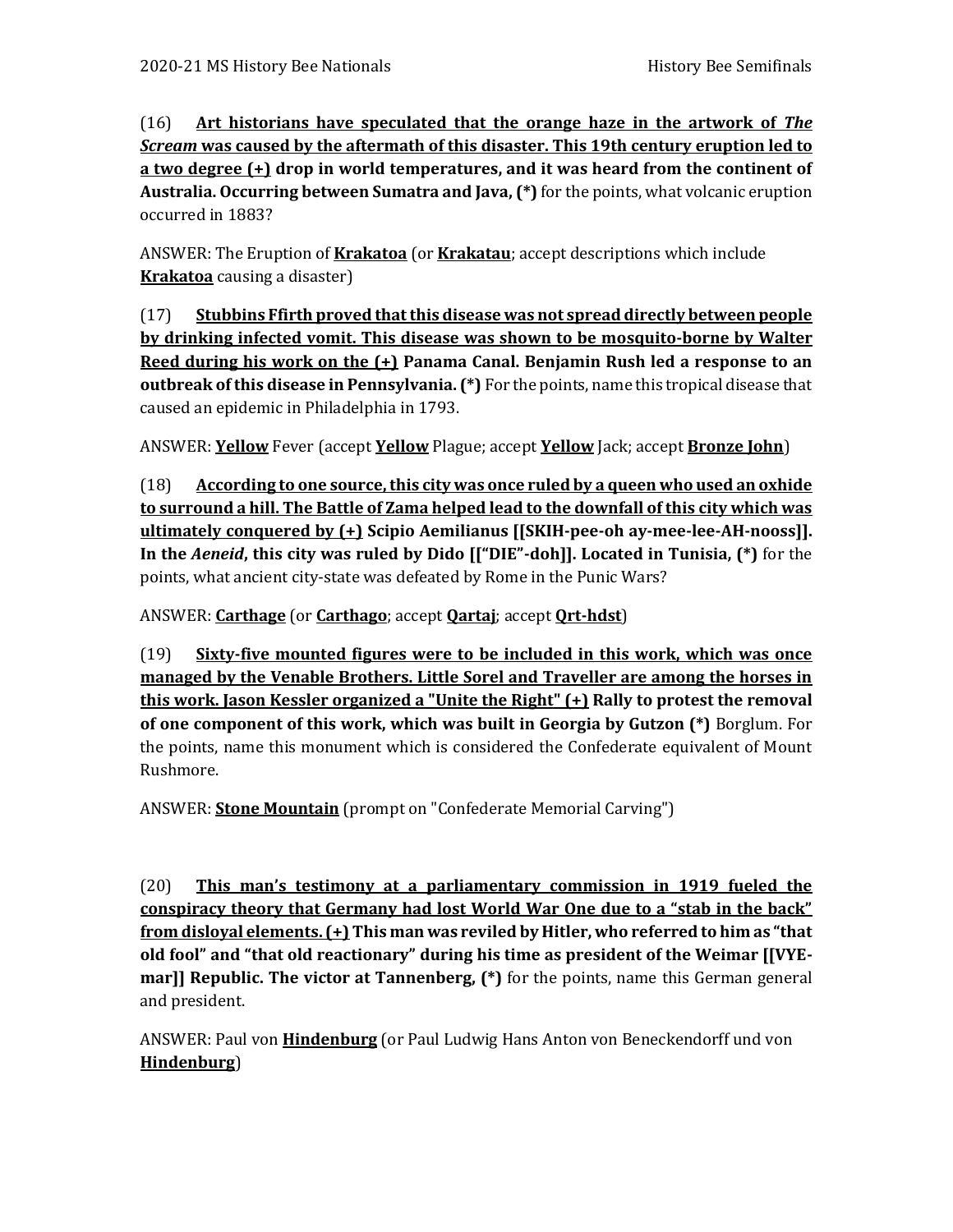(21) **The Duke of Grafton's government collapsed in 1770 after it failed to defend this island from being captured by the Comte de Vaux [[VOH]], who won at Ponte Novu after losing at Borgo. Petru Giovacchini advocated for Italy's annexation of this island, where Pasquale (+) Paoli fought for independence. One native of this French territory went on to become the first Emperor of (\*)** France. For the points, name this home-island of Napoleon Bonaparte.

ANSWER: Territorial Collectivity of **Corsica** (or **Corse**)

(22) **This president, who appointed Carl Schurtz to Secretary of the Interior, advocated for the gold standard and vetoed the Bland-Allison Act. When this man's presidency ended, he decided not to (+) run for re-election and instead became an advocate for social and educational reform from 1881 to his death in 1893. (\*)** For the points, name this president who won election due to the Compromise of 1877.

ANSWER: Rutherford B(irchard) **Hayes**

(23) **This tongue, the most widely-used revitalized language in history, initially used the proto-Sinaitic script which resembled pictograms but had corresponding sounds. Primarily a (+) literary language following the 4th century, this language has a "Mishnah" branch used to write texts like the (\*)** *Talmud*. For the points, name this Semitic tongue, the official language of Israel.

ANSWER: **Hebrew** (or **Ivrit**; accept **Yehudit**; accept **Sepat Kene'an**; prompt on "Jewish")

(24) **Tactics used by the Ottomans at Nicopolis may have inspired the use of stakes by one side at this battle. This battle's namesake "Carol" references the earlier siege of Harfleur. The Treaty of (+) Troyes [[TWAH]] was signed five years after this battle, which was fought in what is now Pas-de-Calais. Fought on St. Crispin's Day, (\*)** for the points, what victory for the English during the Hundred Years' War occurred in 1415?

ANSWER: Battle of **Agincourt** (accept Battle of **Azincourt**)

(25) **The third monarch of this name had all nineteen of his brothers murdered and buried alongside their father, Murad III, to remove potential claimants. Another monarch of this name employed the Hungarian engineer Orban to build a (+) siege cannon that inspired the later Dardanelles Gun, toppling the Theodosian Walls. (\*)** For the points, give this name of several Ottoman monarchs, including one known as "The Conqueror," who captured Constantinople.

ANSWER: **Mehmed** (accept **Mehmed** III; accept **Mehmed** II; or **Mehmed** the Conqueror; accept **Mehmet**)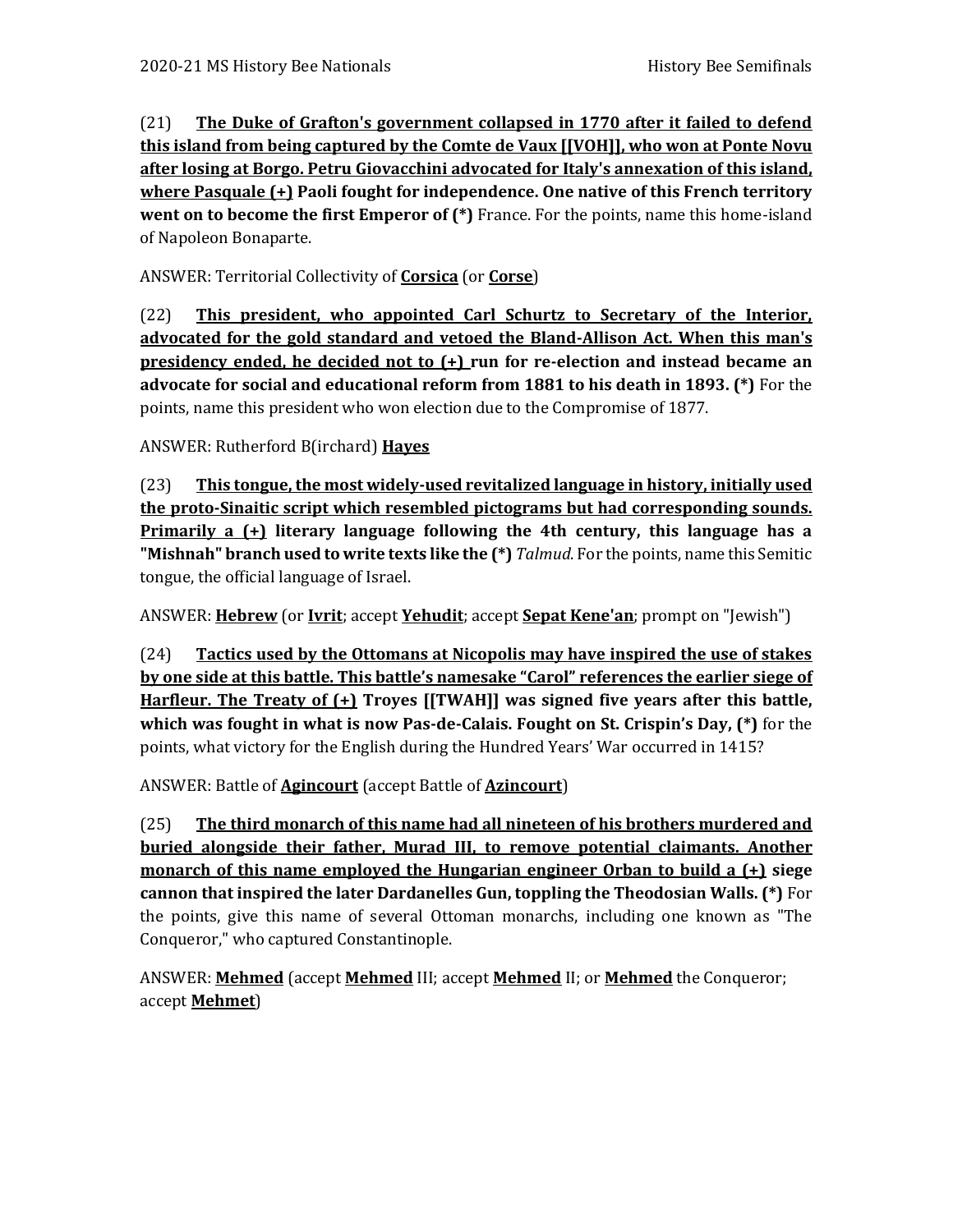(26) **The Arthur D. Little report argued that this event resulted from deliberate sabotage by a disgruntled employee. After this event, manslaughter charges were faced by Warren Anderson, who headed the central (+) company. Methyl isocyanate from a plant run by Union Carbide killed over 2,000 people in this industrial accident. (\*)** For the points, name this Indian tragedy involving a gas leak.

ANSWER: **Bhopal** Disaster (accept "gas tragedy" as well as words such as "incident" in place of "disaster")

(27) **George Smith Cook first became famous in this profession in the Confederacy after a visit to Fort Sumter, where he created a popular cartes-de-visite. (+) A man in this occupation gained national prominence in the U.S. after debuting the exhibition "The Dead at Antietam." (\*)** For the points, name this artistic profession of Mathew Brady and Ansel Adams.

ANSWER: **Photographer** (accept **Photography**; accept descriptive answers such as **Taking Photos**)

(28) **This man's sixth term sparked major protests that included participants from the Anti-Cockroach movement led by Sergei Tikhonovsky [[tee-koh-NAFF-skee]]. In May 2021, this world leader forced a RyanAir (+) flight en route to Lithuania to land in his capital in an attempt to detain opposition blogger Roman Protasevich [[pro-tah-SEH-vitch]]. Often called the "Last Dictator in Europe", (\*)** for the points, which man has held the presidency of Belarus since 1994?

ANSWER: Alexander **Lukashenko** (or Alexander Grigoryevich **Lukashenko**; or Alyaksandr Ryhoravich **Lukashenka**)

(29) **As part of renovations to this tournament's site, Aorangi [[ao-RAHN-gee]] Park had a court built and a roof was added over Centre Court. In 2001, Goran Ivanisevic [[ee-vah-NEE-seh-vitch]] won this tournament as a wildcard, while in 2008, Rafael (+) Nadal won a thriller in five sets. Eight editions of this event have been won by Roger (\*)** Federer. For the points, name this London grass court Grand Slam tournament in tennis.

ANSWER: The Championships, **Wimbledon** (prompt on "All England Club"; prompt on "The Championships")

(30) **After this event, Congress gained the power to subpoena any citizen's tax records. Montana senator Thomas Walsh led an investigation into this event, which resulted in the (+) imprisonment of Secretary of the Interior Albert Fall. Involving improper leasing of Navy Oil fields to Harry Sinclair and Edward Doheny [[doh-HEEnee]], (\*)** for the points, what bribery scandal occurred during the presidency of Warren G. Harding?

ANSWER: **Teapot Dome** scandal